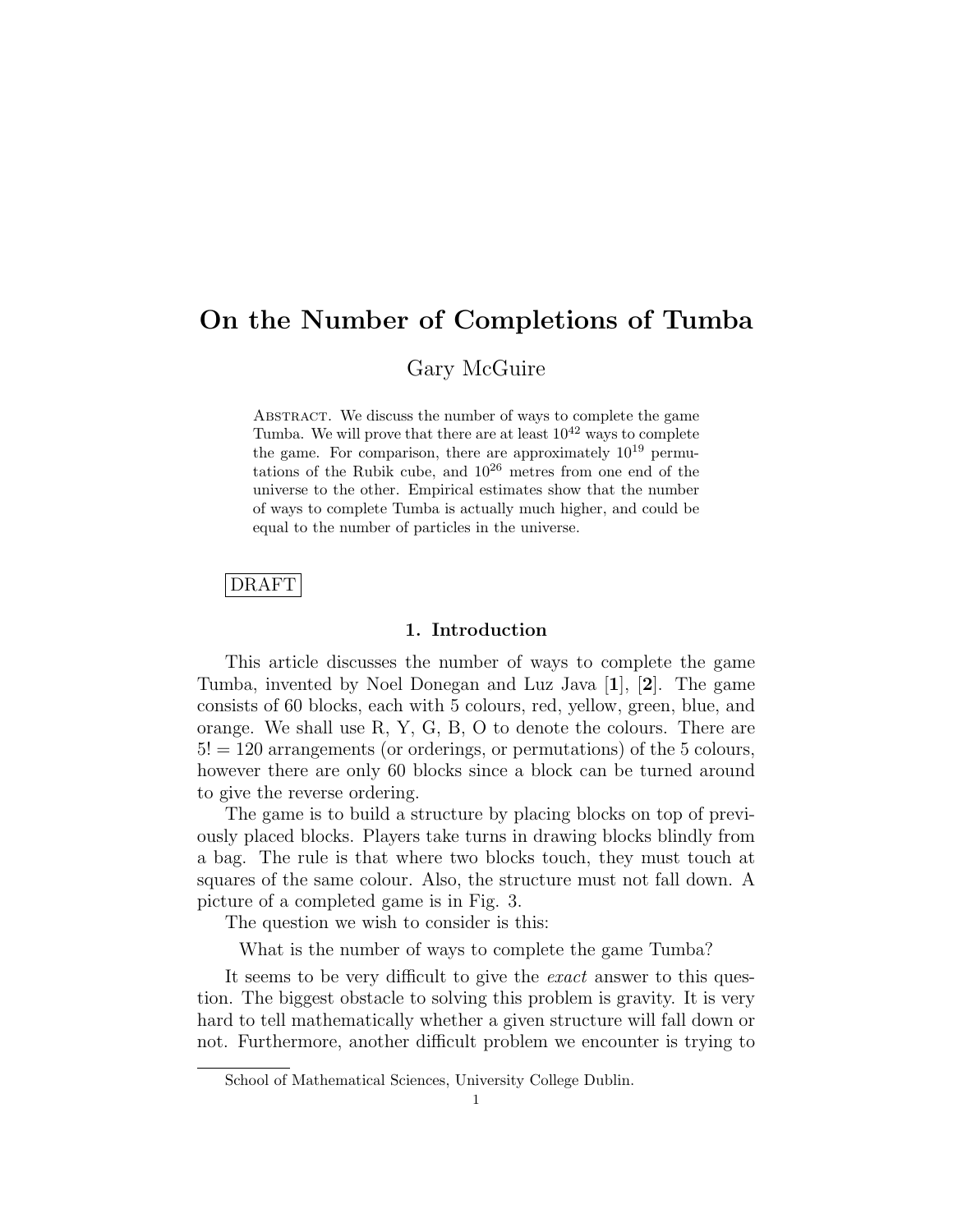### 2 GARY MCGUIRE

determine (with a proof) whether a partially completed Tumba game can be fully completed using all 60 blocks. This is highly dependent on which blocks have been already chosen.

We shall give some lower bounds on the number of completions. These will prove that the number of completions is at least  $10^{42}$ , but probably greater. Even if every person on earth played Tumba a million times each, the odds are overwhelmingly small that any two of those completions would be the same. It is very safe to say that no two games of Tumba will ever be the same. The odds of winning the lotto are much greater than the odds of two games of Tumba being the same. For another comparison, the observable universe is estimated to be  $10^{26}$ metres from one end to the other. Thus, the number of ways to play Tumba is truly an astronomical number. The number of arrangements of the Rubik Cube is of  $10^{19}$  order of magnitude, see [3], which is tiny in comparison.

We remind the reader of the notation

$$
n! = n(n-1)(n-2)(n-3)\cdots(4)(3)(2)(1).
$$

So  $2! = 2$ ,  $3! = 6$ ,  $4! = 24$ , and so on.

### 2. Completions in Zero Gravity

In zero gravity, the number of completions is highest, because we can ignore the effect of gravity and do not need to discount completions that would fall down. We can alternate placing blocks horizontally and vertically, as shown in Fig. 1.

Every block can be placed, so there are 60! ways to place the blocks. Further, each horizontal block can be turned around, giving another

2 <sup>30</sup> arrangements.

This shows that the number of completions is at least

 $60! \times 2^{30} = 89345918799154338938109017421205734696076157899651 \setminus$ 

### 58231895504701225362155110400000000000000

which is approximately  $8.9 \times 10^{90}$ .

To get an idea of how big this number is, it is more than a billion times greater than the number of particles in the known universe, which is estimated to be  $10^{80}$ .

### 3. One Particular Symmetric Completion

In this section we will describe a completion which is possible in theory. However in practice it may be impossible because it would fall down in everyday conditions. In perfect conditions, with a perfectly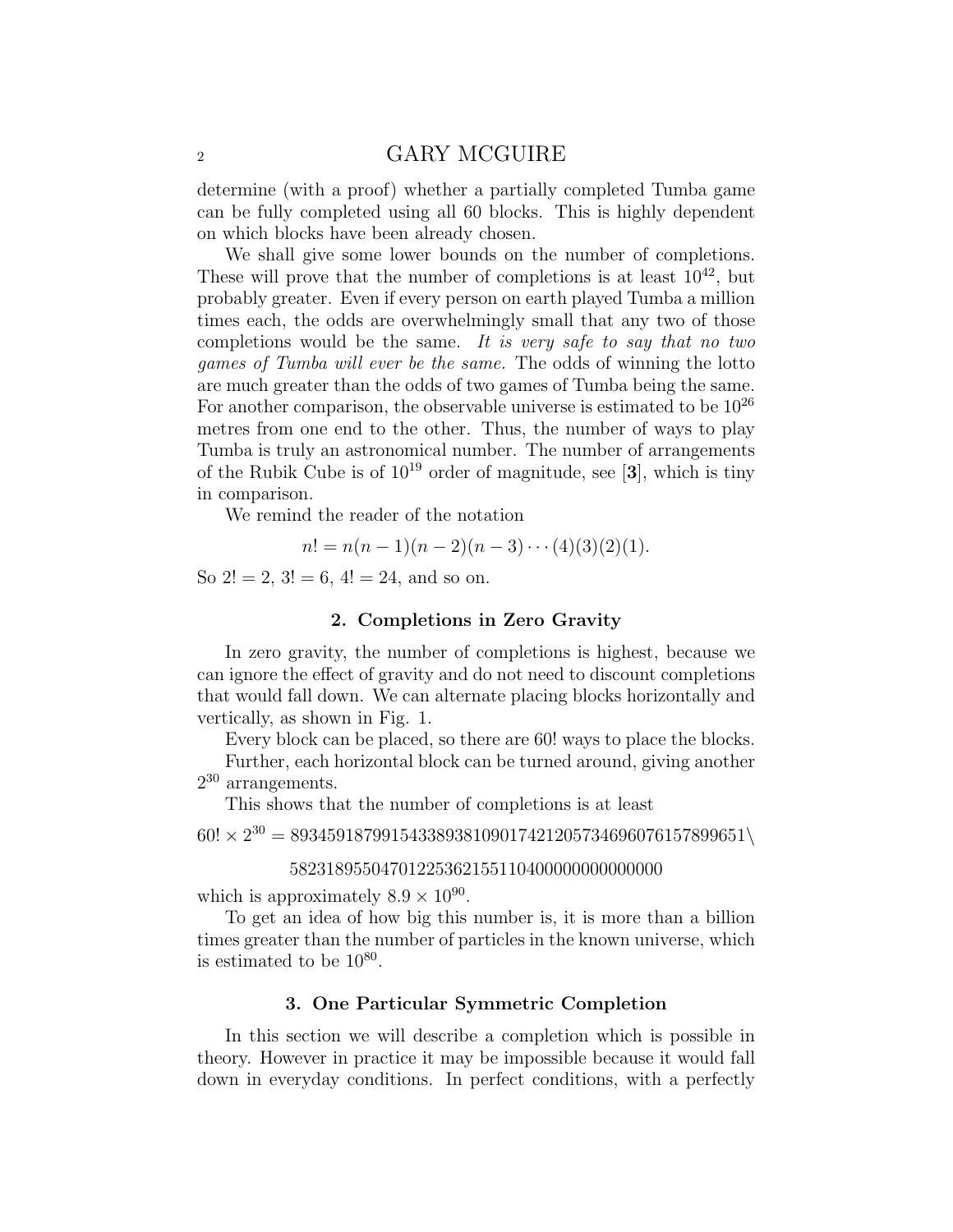

FIGURE 1. Section 2 Partial Construction in Zero Gravity

constructed set of blocks, this construction would not fall down. The reader may try this for themselves!

Consider all 12 blocks with R in the centre square. Let  $S_R$  denote the set of these 12 blocks, and similarly let  $S_Y$ ,  $S_O$ ,  $S_G$ ,  $S_B$  be the same set for the other colours. Each of these 5 sets contains 12 blocks.

Begin with  $S_R$ , and place all of these horizontally on top of each other touching at the centre square. There are 12! different ways to do this.

Next choose a block in  $S_Y$  with R at one end, B at the other. There are 2 such blocks. Put this block vertically on top of the R centre square on the block at top of the build so far. The construction so far is shown in Fig. 2.

The top end of this block is B. Place all the elements of  $S_B$  horizontally on top of this B. There are another 12! ways to do this.

Next, choose an element of  $S_Y$  with B at one end, and G at the other end. Put this block vertically on top of the B centre square on the block at top of the build so far.

The top end of this block is G. Place all the elements of  $S_G$  horizontally on top of this G, except remove one block with Y at one end and O at the other end. We will need this block later.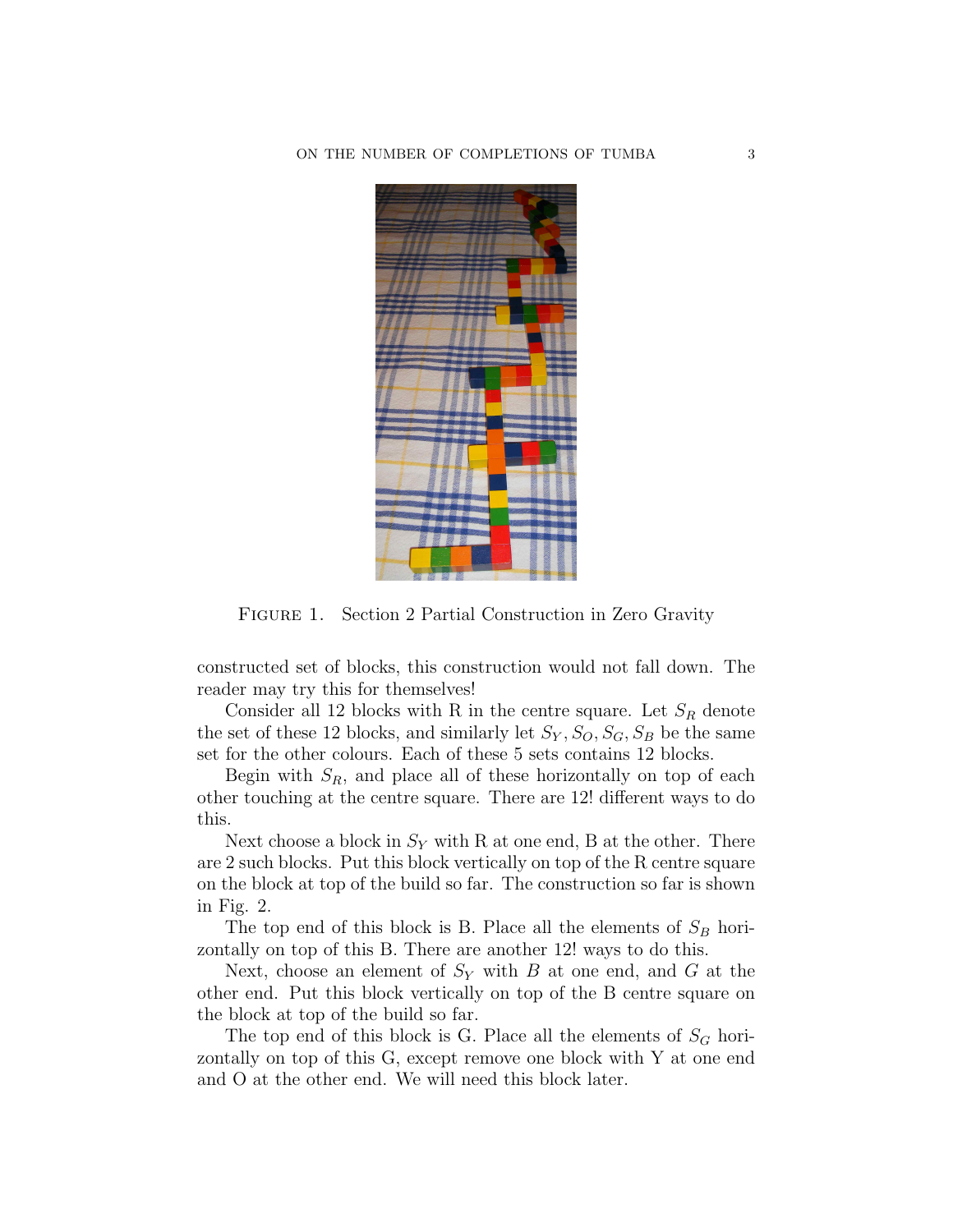# <sup>4</sup> GARY MCGUIRE



Figure 2. Section 3 Partial Construction

Next choose a block in  $S_Y$  with G at one end, O at the other. Put this block vertically on top of the G centre square on the block at top of the build so far.

The top end of this block is O. Place all the elements of  $S<sub>O</sub>$  horizontally on top of this O.

Now place the special block we removed from  $S_G$  vertically on top of the centre O square. This special block has G in the middle and Y at the other end. Finally, place all the remaining 9 elements of  $S_Y$ horizontally on top of the Y end square.

The number of different ways of performing this particular construction is at least

# 12!×12!×11!×12!×9!×2 <sup>4</sup>×5! = 3056545547465739965614431016058880000000000

which is approximately  $3 \times 10^{42}$ .

So there are at least  $10^{42}$  ways of completing Tumba. If everyone on earth played Tumba a billion times each, the odds are overwhelmingly small that any two of those completions would be the same. For another comparison, the observable universe is estimated to be  $10^{26}$  metres across.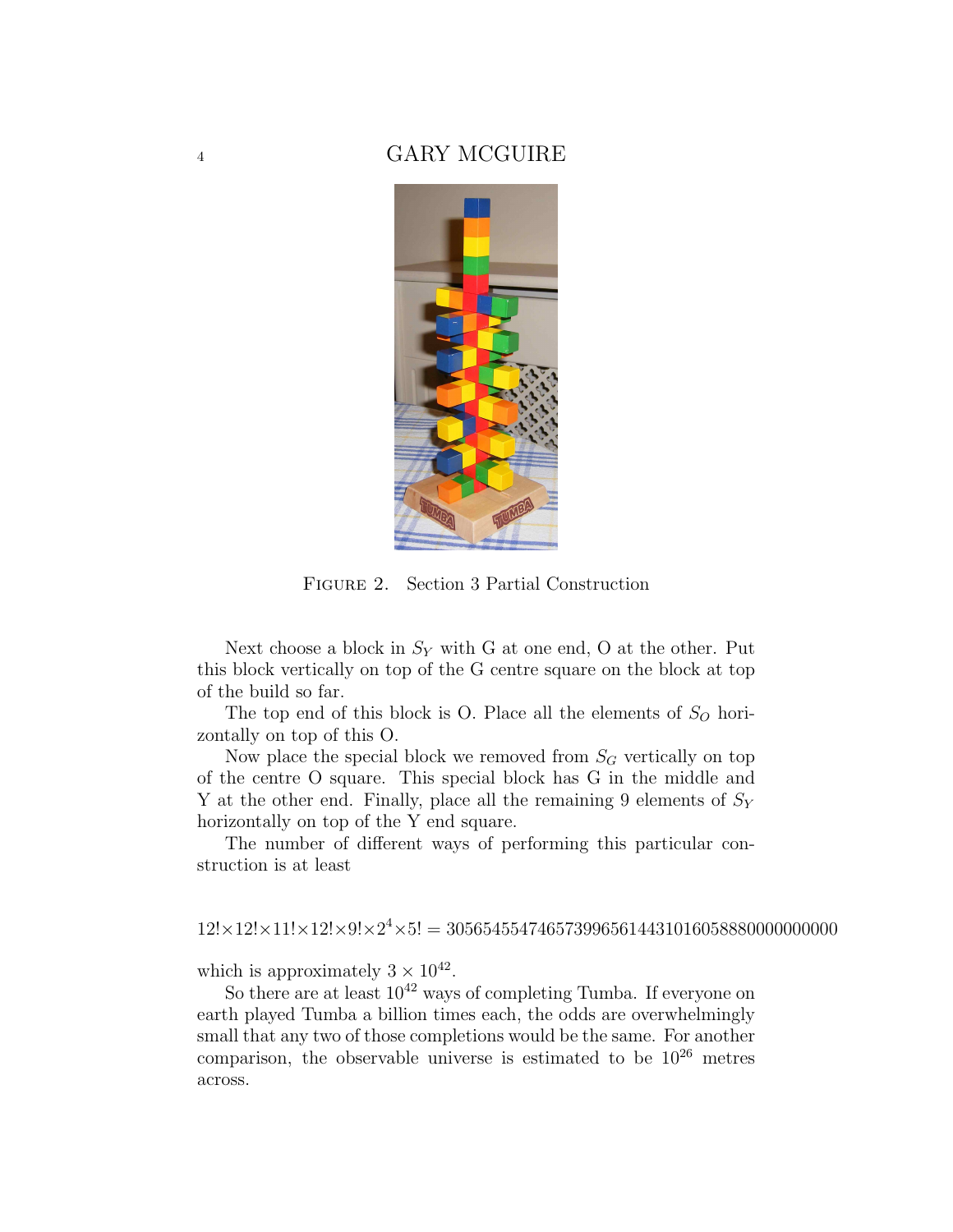### 4. A Mathematical Completion

In this section we will describe one possible completion. The number of ways of carrying out this completion is related to the number of Hamiltonian paths in the Petersen graph, the graph shown below.



This section will be completed in the next version of this article. However, the number of completions here is much smaller than  $10^{42}$ , so this section has mathematical interest but will not increase the number of completions beyond what we already know.

#### 5. Highly Symmetric Completions versus Non-Symmetric

A completion with a high degree of symmetry has many different permutations of the blocks that give different completions. The exact number of such completions can be counted mathematically, as we have done earlier. Less symmetric completions, even including all their permutations, are more difficult to count. If these are more plentiful, however, then their number is important when estimating the order of magnitude of the total number of completions.

Any game of Tumba played blind will result in a random ordering of the 60 blocks, the order in which they are drawn from the bag. We need to know whether a high proportion of the 60! ways to choose blocks at random are completable. The number 60! has 81 digits, so is approximately  $10^{81}$ . If 1 in 10 of these could be completed, then the number of completions would be approximately  $10^{80}$ . It would be interesting to estimate the chances that a random ordering of the blocks can be built. This could be done by writing a computer programme to simulate the game, and running this a high number of times. This would make an interesting student project.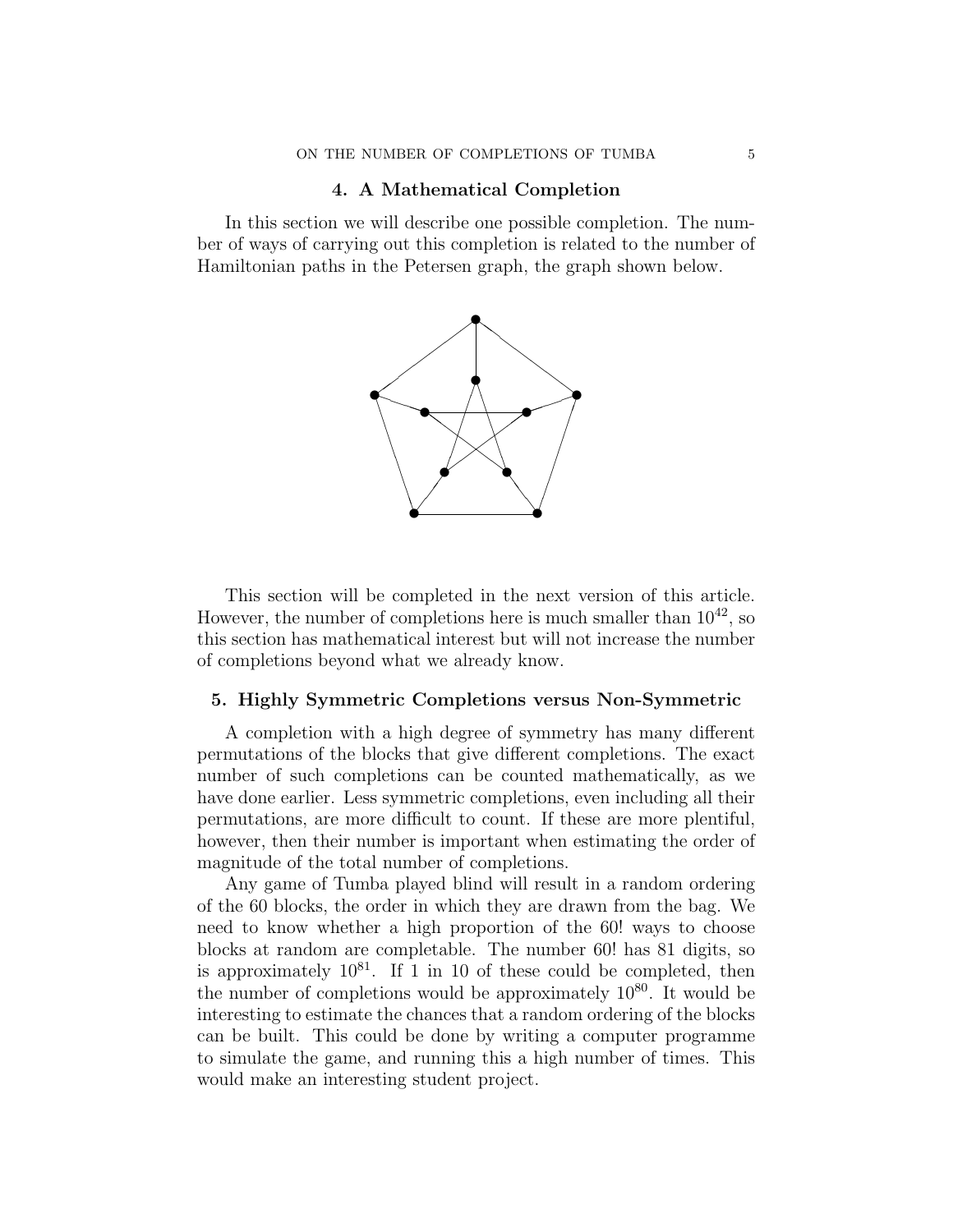## 6 GARY MCGUIRE



Figure 3. Completed Game

The best empirical estimate is obtained from the experience of the inventors. They have informed us that, in their experience of playing many games, there is at least a 70% chance that a randomly chosen ordering of the blocks can be built as a completed game. Therefore, 1 in 10 may be an underestimate, but assuming this figure we may conclude that Tumba has approximately  $10^{80}$  completions, at least. This is approximately the number of particles in the universe. Needless to say, this is a phenomenally large number, which is hard to comprehend.

Taking into account different ways of playing each block, it is possible that the number of completions could reach  $10^{100}$ , a number known as a googol.

#### 6. A Real-Life Good Will Hunting

This is a true story. One evening I left my office with the blocks of Tumba scattered on the table. I locked my office door as usual. The following morning I unlocked the door, and entered my office to find the blocks had been built in a structure. I was so surprised I took a photograph, see Fig. 4. This was a way of building the blocks that I had not thought of. The only possible explanation is that the cleaner built the blocks when coming in to empty the rubbish bin!

The cleaner had not known the rules, and did not put colour on colour. Also, this method does not seem to work in the actual game,